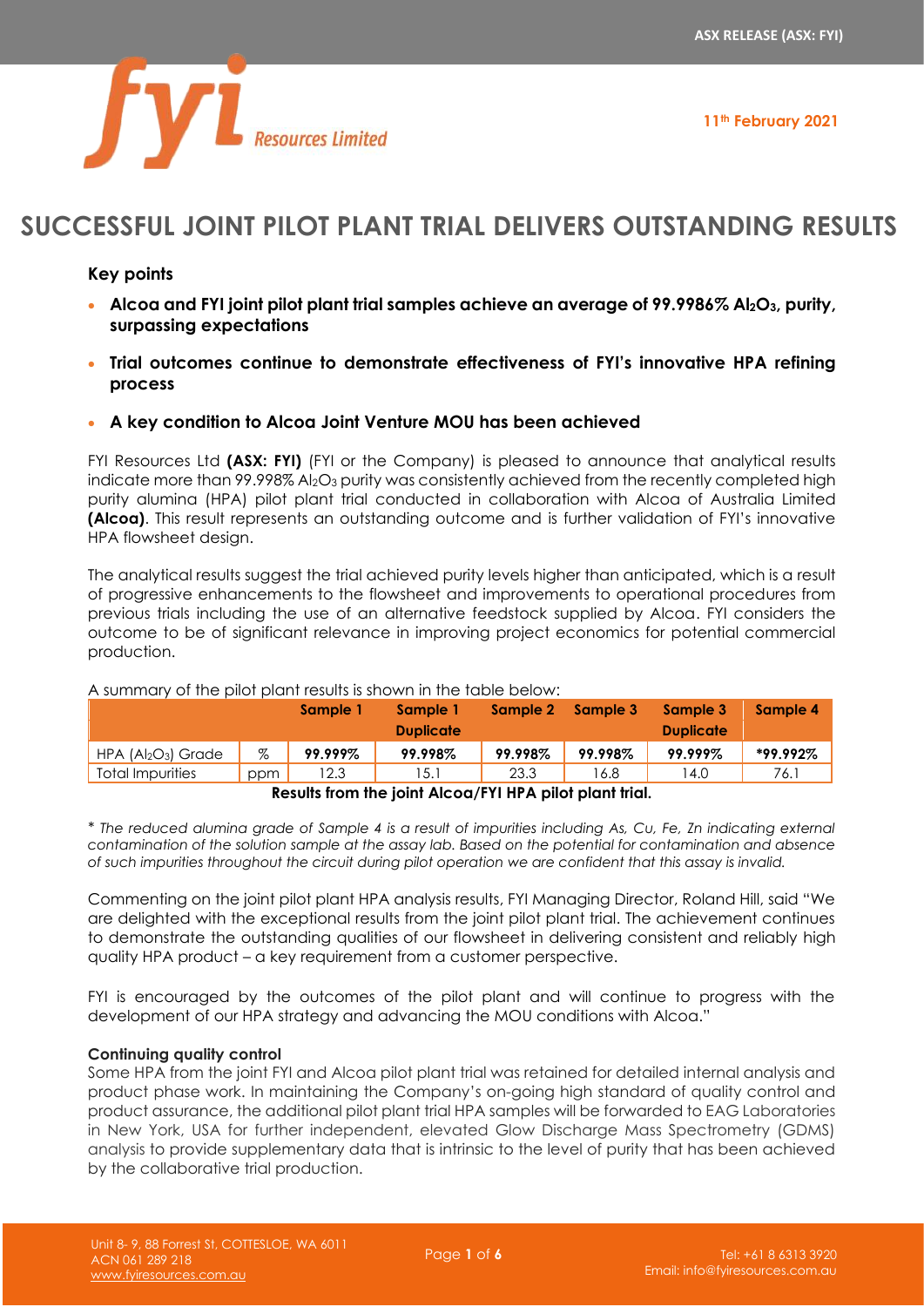

#### **Next steps**

Following the final product finishing work of the trial HPA, samples will be sent to several potential offtake parties for further product qualification – particularly directed towards the LED lighting and lithium-ion battery (LiB) markets.

## **Alcoa MOU Background**

FYI has developed an innovative processing flowsheet design that has demonstrated the capability for the production of high purity, high quality HPA. Previous production trials have resulted in outstanding quality HPA which is currently being assessed by potential off-take parties.

FYI and Alcoa announced a MOU on 8 September 2020 for the potential joint development of FYI's innovative, fully integrated, high quality HPA project.

Collaborative operation and demonstration of FYI's pilot plant is one of several conditions' precedent under the MOU.

## **For more information please contact:**

| Roland Hill                     | Simon Hinsley                  |
|---------------------------------|--------------------------------|
| <b>Managing Director</b>        | Investor & Media Relations     |
| Tel: +61 414 666 178            | Tel: 0401 809 653              |
| roland.hill@fyiresources.com.au | simon@nwrcommunications.com.au |

#### **About FYI Resources Limited**

HPA is increasingly becoming the primary sought-after input material for certain high-tech products principally for its unique properties, characteristics and chemical properties that address that applications high specification requirements such as LED's and other sapphire glass products.

The longer-term driver for HPA, with forecasts of >17% CAGR\*, is the outlook for the burgeoning electric vehicle and static energy storage markets where the primary function is in the use as a separator material between the anode and cathode in batteries to increase power, functionality and safety of the battery cells.

FYI's is positioning itself to be a significant producer of 4N and 5N HPA in the rapidly developing high-tech product markets.

The foundation of the HPA strategy is the superior quality aluminous clay (kaolin) deposit at Cadoux and positive response that the feedstock has to the Company's moderate temperature, atmospheric pressure HCl flowsheet. The strategy's quality attributes combine resulting in world class HPA project potential.

*\* CRU HPA Industry Report 2019*

#### **About Alcoa**

Alcoa is a global industry leader in the production of bauxite, alumina and aluminium, a position enhanced by a portfolio of value-added cast and rolled products and select energy assets. Since developing the aluminium industry more than 130 years ago, Alcoa has built a legacy of breakthrough innovations and best practices that have led to efficiency, safety, sustainability and stronger communities wherever they operate.

Alcoa of Australia Limited is owned 60 per cent by Alcoa Corporation and 40 per cent by Alumina Limited.

The Australian operations represent one of the world's largest integrated bauxite mining, alumina refining and aluminium smelting operations globally.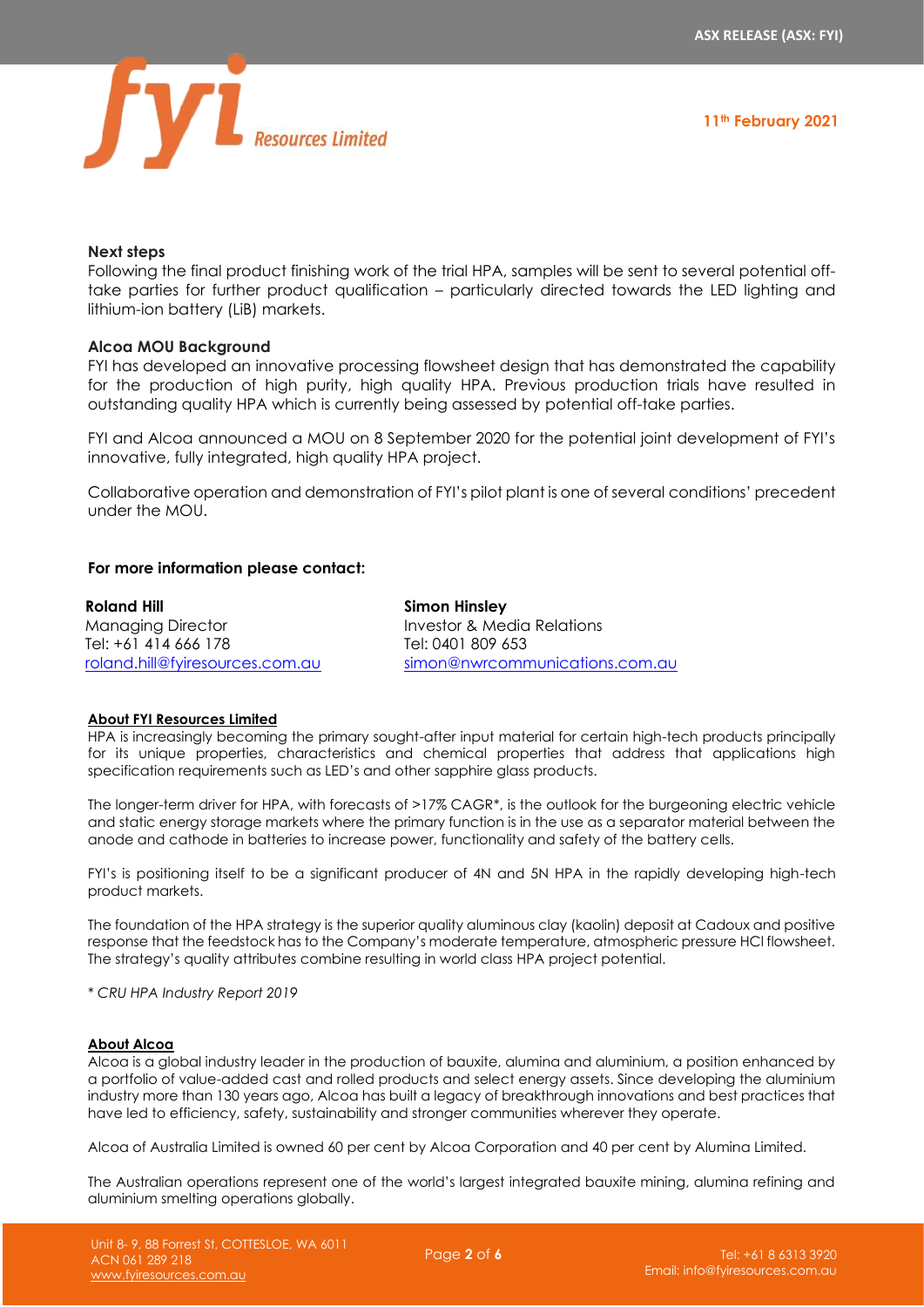

#### **General and forward-looking statements**

The contents of this announcement reflect various technical and economic conditions, assumptions and contingencies which are based on interpretations of current market conditions at the time of writing. Given the nature of the resources industry, these conditions can change significantly and without notice over relatively short periods of time. Consequently, actual results may vary from those detailed in this announcement.

Some statements in this announcement regarding estimates or future events are forward-looking statements. They include indications of, and guidance on, future earnings, cash flow, costs and financial performance. Such forward-looking statements are provided as a general guide only and should not be relied on as a guarantee of future performance. When used in this announcement, words such as, but are not limited to, "could", "planned", "estimated", "expect", "intend", "may", "potential", "should", "projected", "scheduled", "anticipates", "believes", "predict", "foresee", "proposed", "aim", "target", "opportunity", "nominal", "conceptual" and similar expressions are forward-looking statements.

Although the Company believes that the expectations reflected in these forward-looking statements are reasonable, such statements involve risks and uncertainties, and no assurance can be given that actual results will be consistent with these forward-looking statements.

The contents of this release are also subject to significant risks and uncertainties that include but are not limited those inherent in mine development and production, geological, mining, metallurgical and processing technical problems, the inability to obtain and maintain mine licences, permits and other regulatory approvals required in connection with mining and processing operations, competition for among other things, capital, acquisitions of reserves, undeveloped lands and skilled personnel, incorrect assessments of the value of projects and acquisitions, changes in commodity prices and exchange rates, currency and interest rate fluctuations and other adverse economic conditions, the potential inability to market and sell products, various events which could disrupt operations and/or the transportation of mineral products, including labour stoppages and severe weather conditions, the demand for and availability of transportation services, environmental, native title, heritage, taxation and other legal problems, the potential inability to secure adequate financing and management's potential inability to anticipate and manage the foregoing factors and risks.

All persons should consider seeking appropriate professional legal, financial and taxation advice in reviewing this announcement and all other information with respect to the Company and evaluating the business, financial performance and operations of the Company. Neither the provision of this announcement nor any information contained in this announcement or subsequently communicated to any person in connection with this announcement is, or should be taken as, constituting the giving of investment or financial advice to any person. This announcement does not take into account the individual investment objective, financial or tax situation or particular needs of any person.

## **Competent Persons Statements**

#### **Metallurgy**

The information in this report that relates to metallurgy and metallurgical test work is based on information reviewed and compiled by Mr Daryl Evans, a Competent Person who is a Fellow of the Australian Institute of Mining and Metallurgy (AusIMM).

Mr Evans is an employee of Independent Metallurgical Operations Pty Ltd, and is a contractor to FYI. Mr Evans has sufficient experience that is relevant to this style of processing and type of deposit under consideration, and to the activity that he has undertaken to qualify as a Competent Person as defined in the 2012 Edition of the "Australasian Code for the Reporting of Exploration Results, Mineral Resources and Ore Reserves". Announcements in respect to previous metallurgical results are available to view on the Company's website at [www.fyiresources.com.au](http://www.fyiresources.com.au/) .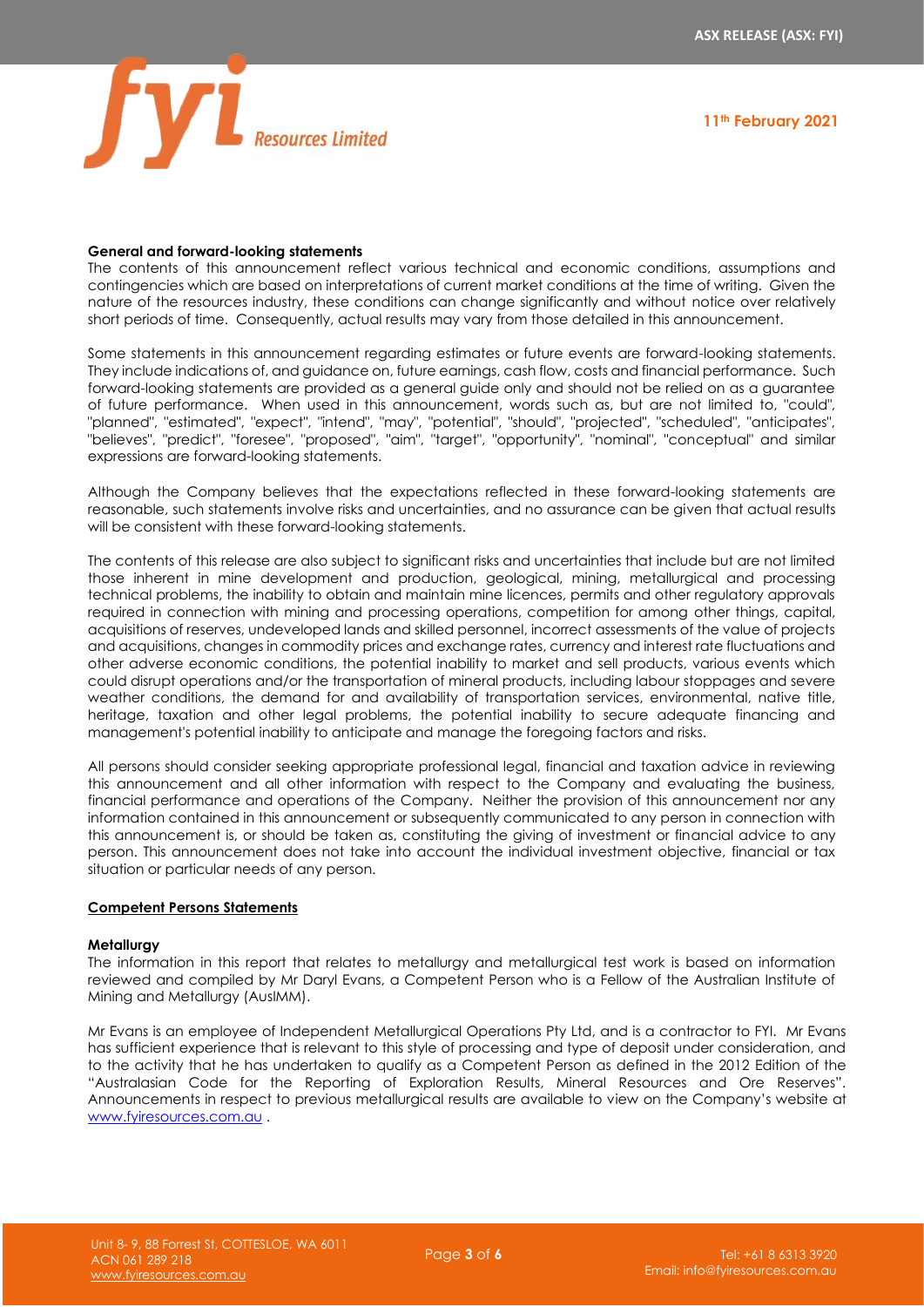

# **JORC Code, 2012 Edition – Table 1**

# **Section 1 Sampling Techniques and Data**

| <b>Criteria</b>                                      | Commentary                                                                                                                                                                                                                                                                                                                                                                                                                                                                                                                                                                                                                                                                                                                                                                                                                                                                                                                                                                                                                                                                                                            |  |
|------------------------------------------------------|-----------------------------------------------------------------------------------------------------------------------------------------------------------------------------------------------------------------------------------------------------------------------------------------------------------------------------------------------------------------------------------------------------------------------------------------------------------------------------------------------------------------------------------------------------------------------------------------------------------------------------------------------------------------------------------------------------------------------------------------------------------------------------------------------------------------------------------------------------------------------------------------------------------------------------------------------------------------------------------------------------------------------------------------------------------------------------------------------------------------------|--|
| <b>Sampling techniques</b>                           | Drilling sampling was previously reported (ASX: 9.7.2018).                                                                                                                                                                                                                                                                                                                                                                                                                                                                                                                                                                                                                                                                                                                                                                                                                                                                                                                                                                                                                                                            |  |
|                                                      | Metallurgical test work applied to the recovered drilling samples is intended to<br>determine aluminium leach and precipitation characteristics of the kaolin. Sample<br>preparation and metallurgical test work was performed by Independent Metallurgical<br>Operations Pty Ltd (IMO) in Perth, Western Australia.                                                                                                                                                                                                                                                                                                                                                                                                                                                                                                                                                                                                                                                                                                                                                                                                  |  |
| <b>Drilling techniques</b>                           | Previously reported (ASX: 9.7.2018).                                                                                                                                                                                                                                                                                                                                                                                                                                                                                                                                                                                                                                                                                                                                                                                                                                                                                                                                                                                                                                                                                  |  |
| Drill sample recovery                                | Previously reported (ASX: 9.7.2018).                                                                                                                                                                                                                                                                                                                                                                                                                                                                                                                                                                                                                                                                                                                                                                                                                                                                                                                                                                                                                                                                                  |  |
| Logging                                              | Previously reported (ASX: 9.7.2018).                                                                                                                                                                                                                                                                                                                                                                                                                                                                                                                                                                                                                                                                                                                                                                                                                                                                                                                                                                                                                                                                                  |  |
| Sub-sampling<br>techniques and<br>sample preparation | Drilling sampling was previously reported (ASX: 13.3.2019).<br>The sampling techniques for the metallurgical test work was in line with industry<br>standards in determining composite samples representative of the resource. This<br>included drying and splitting of individual samples and then compositing into<br>representative samples.<br>The sampling procedures were under the control of qualified and experienced IMO<br>employees and considered adequate for the intended metallurgical test work.<br>Conversion of the final solid aluminium chloride to alumina involved a two-stage<br>calcination process with the final product achieving an average of 99.99% Al2O3 purity.<br>Sizes and representative nature of the samples is considered appropriate.<br>All procedural work and preparation were conducted under strict controls and<br>supervision. All testwork was conducted under test conditions by qualified and<br>experienced technicians and overseen by qualified managers including Mr Alex Borger<br>and Mr Daryl Evans (Independent Metallurgical Operations Competent Person). |  |
| Quality of assay data<br>and laboratory tests        | Analysis for the leach test work was deemed appropriate for the detailed test work as it<br>was undertaken in laboratory environment with precision equipment and included<br>worldwide accepted controls.<br>Metallurgical reviews and testwork has been overseen and approved by Mr Alex Borger<br>- Metallurgical Project Manager and Metallurgical Competent Person - Mr Daryl Evans.                                                                                                                                                                                                                                                                                                                                                                                                                                                                                                                                                                                                                                                                                                                             |  |
| <b>Verification of</b><br>sampling and<br>assaying   | The metallurgical test work was supervised by suitably qualified personnel under<br>laboratory conditions.<br>Primary data is captured on paper in the laboratory and then re-entered into<br>spreadsheet format by the supervising metallurgist, to then be loaded into the<br>company's database.<br>No adjustments are made to any assay data.                                                                                                                                                                                                                                                                                                                                                                                                                                                                                                                                                                                                                                                                                                                                                                     |  |
| Location of data<br>points                           | All samples used in the metallurgical test work have been accurately recorded by the<br>laboratory technician and checked by the supervising metallurgist.                                                                                                                                                                                                                                                                                                                                                                                                                                                                                                                                                                                                                                                                                                                                                                                                                                                                                                                                                            |  |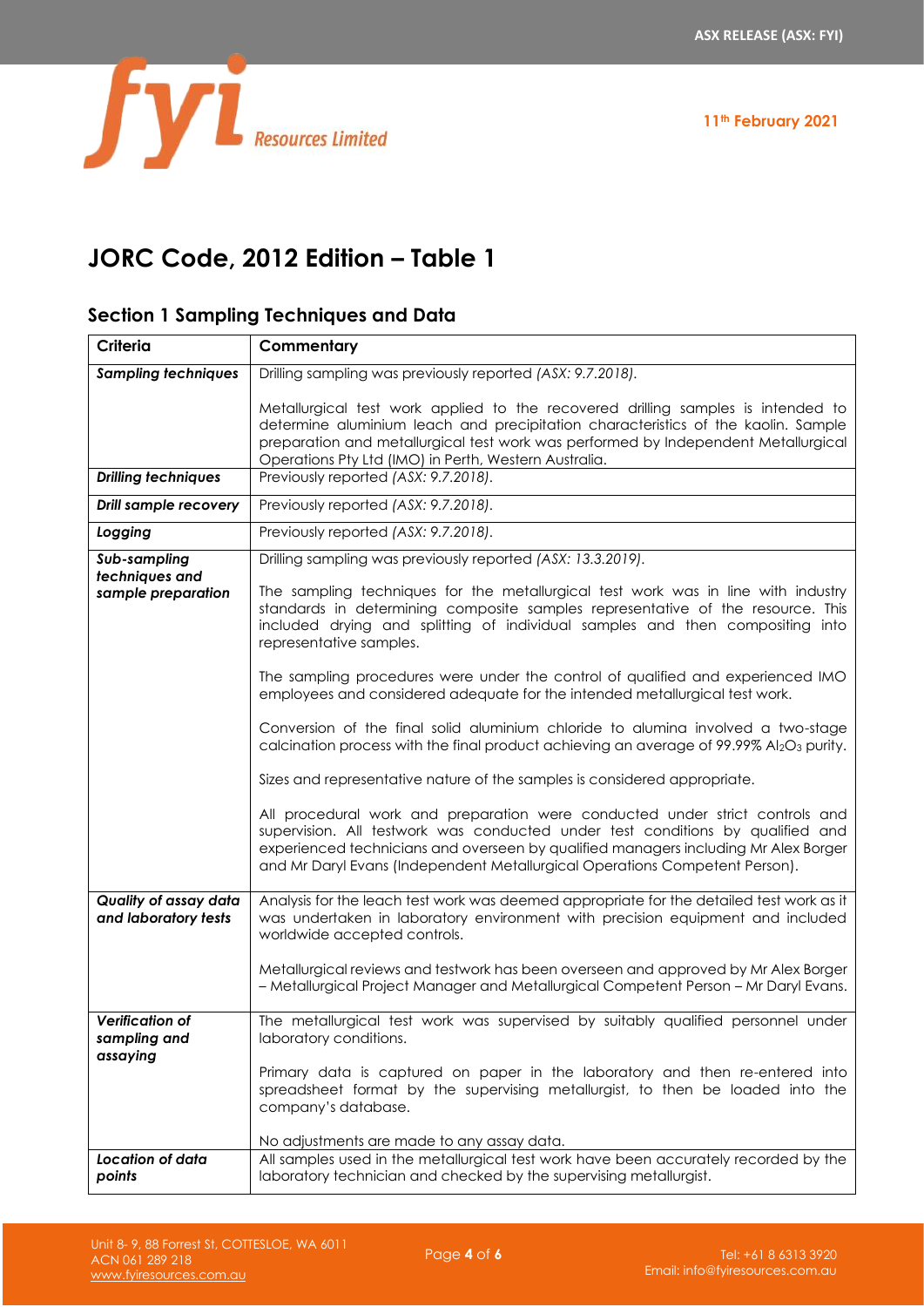

## **11th February 2021**

| Criteria                                                      | Commentary                                                                                                                                                 |
|---------------------------------------------------------------|------------------------------------------------------------------------------------------------------------------------------------------------------------|
| Data spacing and<br>distribution                              | Industry standard sample distribution and source material representation methodology<br>has been applied.                                                  |
| Orientation of data in<br>relation to geological<br>structure | Industry standard sample distribution and source material representation methodology<br>has been applied. The risk of sample bias is considered to be low. |
| <b>Sample security</b>                                        | All samples were under supervision at the laboratory. All residual sample material is<br>stored securely in sealed bags.                                   |
| <b>Audits or reviews</b>                                      | Mr Evans has reviewed QAQC results and found these to be acceptable.                                                                                       |

# **Section 2 Reporting of Exploration Results**

| Criteria                                                                            | Commentary                                                                                                                                                                                                                                                                                                                                                                                                                                                                                                                                                                                                                                                                                                                                                                                                                                                                                                                                                                                                                                                                                                                                                                                                                                                                                                                                                                                                                                                                                                                                                                                                               |
|-------------------------------------------------------------------------------------|--------------------------------------------------------------------------------------------------------------------------------------------------------------------------------------------------------------------------------------------------------------------------------------------------------------------------------------------------------------------------------------------------------------------------------------------------------------------------------------------------------------------------------------------------------------------------------------------------------------------------------------------------------------------------------------------------------------------------------------------------------------------------------------------------------------------------------------------------------------------------------------------------------------------------------------------------------------------------------------------------------------------------------------------------------------------------------------------------------------------------------------------------------------------------------------------------------------------------------------------------------------------------------------------------------------------------------------------------------------------------------------------------------------------------------------------------------------------------------------------------------------------------------------------------------------------------------------------------------------------------|
| <b>Mineral tenement</b><br>and land tenure<br>status                                | Previously reported (ASX: 9.7.2018).                                                                                                                                                                                                                                                                                                                                                                                                                                                                                                                                                                                                                                                                                                                                                                                                                                                                                                                                                                                                                                                                                                                                                                                                                                                                                                                                                                                                                                                                                                                                                                                     |
| <b>Exploration done</b><br>by other parties                                         | Previously reported (ASX: 9.7.2018).                                                                                                                                                                                                                                                                                                                                                                                                                                                                                                                                                                                                                                                                                                                                                                                                                                                                                                                                                                                                                                                                                                                                                                                                                                                                                                                                                                                                                                                                                                                                                                                     |
| Geology                                                                             | The project area is underlain by weathered granitoid Archaean rock of the Yilgarn<br>Granites is the likely parent material for the kaolin. Here, deep weathering of the<br>feldspathic and ferromagnesian minerals within the metamorphosed granitic has resulted<br>in the formation of kaolinite. There is no outcrop but recognizable granitoidal fragmental<br>rocks are sometimes present just below surface. The crust of the overburden comprises<br>gravel and sands over reddish to off white clay. White kaolin underlies the overburden<br>followed by weathered, partial oxidised and then fresh ganitoids at depth. The recent<br>drilling at the property has revealed a weathering profile which is very common in Western<br>Australia with the granitoid rocks, deeply weathered forming a leached, kaolinized zone<br>under a lateritic crust. Analysis at the Laboratory shows particle size distributions are typical<br>of "primary style" kaolins produced from weathered granites. The crust of overburden<br>comprises gravel and sands over reddish to off-white clay to an average depth of 5m.<br>White kaolin then averages approximately 16 m before orange to yellow sandy and<br>mottled clays are intersected which are followed by recognizable rounded granitoid<br>material. The thickness of the kaolin profile varies from less than 1m to a maximum of 28m.<br>Fresh granitoids are found at depths of between 10 and 30m. All kaolin resources are<br>within 4 to 11 metres of the surface. All holes are drilled vertically. Intersected kaolin<br>thickness ranges from 4-28m. |
| <b>Drill hole</b><br><b>Information</b>                                             | Sample and drill hole coordinates are provided in market announcements.                                                                                                                                                                                                                                                                                                                                                                                                                                                                                                                                                                                                                                                                                                                                                                                                                                                                                                                                                                                                                                                                                                                                                                                                                                                                                                                                                                                                                                                                                                                                                  |
| Data aggregation<br>methods                                                         | The nature of the metallurgical testwork did not require data aggregation, however all<br>data points were noted and recorded in the appropriate data base to be used in<br>continued test work and product development.                                                                                                                                                                                                                                                                                                                                                                                                                                                                                                                                                                                                                                                                                                                                                                                                                                                                                                                                                                                                                                                                                                                                                                                                                                                                                                                                                                                                 |
| <b>Relationship</b><br>between<br>mineralisation<br>widths and<br>intercept lengths | Previously reported (ASX: 9.7.2018).                                                                                                                                                                                                                                                                                                                                                                                                                                                                                                                                                                                                                                                                                                                                                                                                                                                                                                                                                                                                                                                                                                                                                                                                                                                                                                                                                                                                                                                                                                                                                                                     |
| <b>Diagrams</b>                                                                     | Project related diagrams are presented in various previous ASX announcements released<br>to the market at the relevant time.                                                                                                                                                                                                                                                                                                                                                                                                                                                                                                                                                                                                                                                                                                                                                                                                                                                                                                                                                                                                                                                                                                                                                                                                                                                                                                                                                                                                                                                                                             |
| <b>Balanced reporting</b>                                                           | The reporting is considered to be balanced.                                                                                                                                                                                                                                                                                                                                                                                                                                                                                                                                                                                                                                                                                                                                                                                                                                                                                                                                                                                                                                                                                                                                                                                                                                                                                                                                                                                                                                                                                                                                                                              |